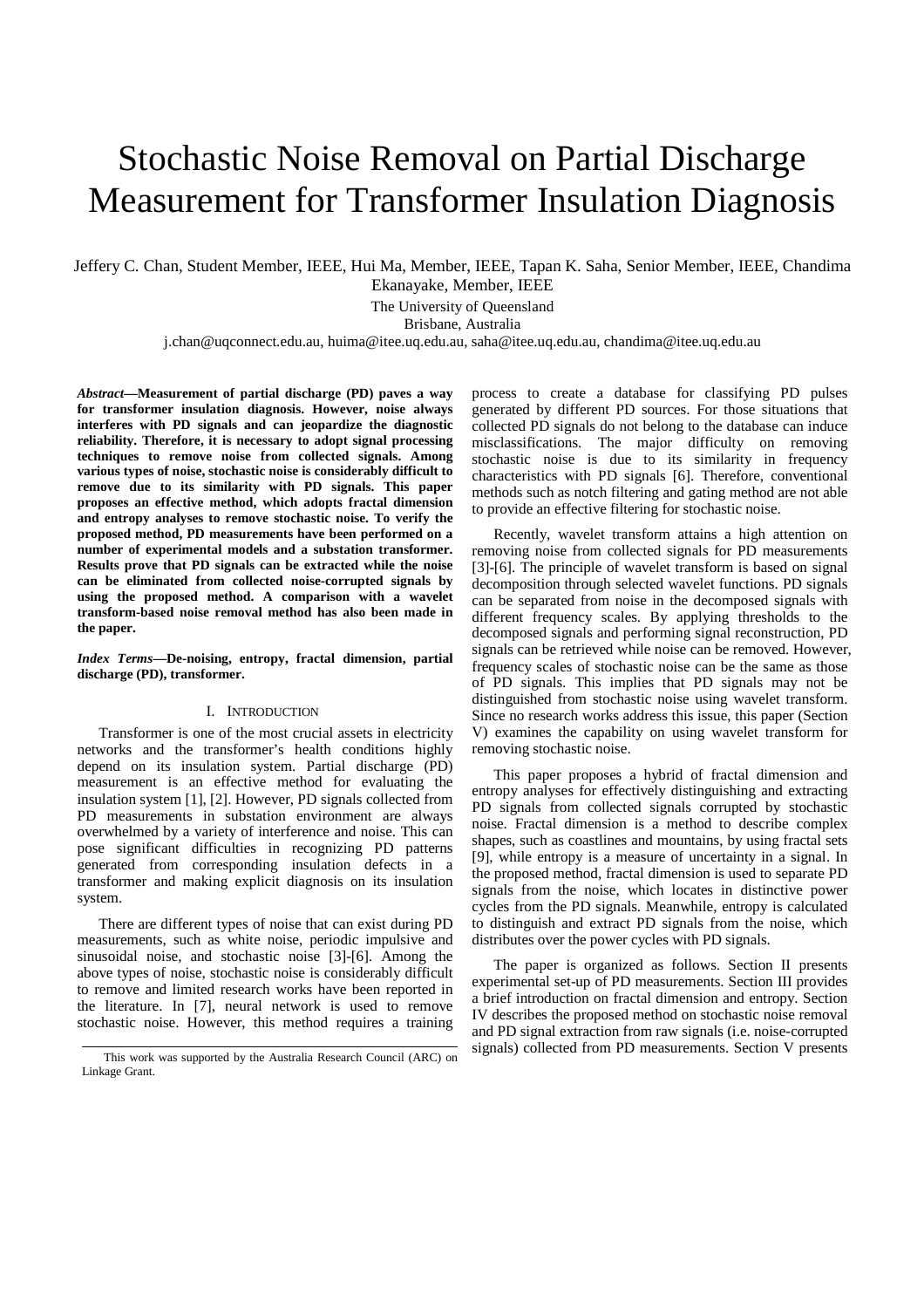results by applying the proposed method to measured signals obtained from both experimental models and a substation transformer. A comparison with a wavelet transform-based noise removal method is also provided. Section VI concludes the paper.

#### II. EXPERIMENTAL SET-UP

The PD measurement set-up used in this paper is based on IEC 60270 standard (Fig. 1) [10]. In the set-up, V is a voltage source, C<sub>a</sub> is a test object (i.e. a PD experimental model or a transformer),  $C_k$  is a coupling capacitor, Z is measuring impedance, and M is a data acquisition and processing system. PD experimental models simulate PD sources using different configurations (Fig. 2). The model shown in Fig. 2a simulates discharge with flat cavity by putting four pressboards (diameter  $= 40$  mm) together in transformer oil with a cavity (diameter  $= 15$  mm) at the center. The model shown in Fig. 2b simulates corona with 50 mm distance between a needle and grounding. The model shown in Fig. 2c placed in air simulates surface discharge by using one pressboard putting between the needle and grounding. These experimental models were used to generate both single and multiple PD sources.



## III. INTRODUCTION ON FRACTAL DIMENSION AND ENTROPY

### *A. Fractal Dimension*

The concept of fractal dimension refers to changes of a pattern's details with respect to the scales used for measuring this pattern. A number of methods including box-counting, variance, and spectral methods are used for calculating fractal dimension [11]. This paper adopts box-counting for its simplicity and efficiency [12]. Fractal dimension (FD) of a signal in Euclidean space is defined as [13]:

$$
FD = \lim_{\varepsilon \to 0} \frac{\log N(\varepsilon)}{\log(1/\varepsilon)}
$$
 (1)

where  $N(\varepsilon)$  is the least number of boxes with side length  $\varepsilon$ to cover the signal.

A PD source caused by a particular insulation defect can exhibit a unique PD pattern. Due to its ability of representing various patterns and describing complex shapes, fractal dimension has been used for feature extraction and recognition of PD sources [13], [14]. This paper makes use of fractal dimension to remove and quantify severity of noise.

# *B. Entropy*

When PD signals and noise merge together, fractal dimension alone may not be able to recover PD signals and thus entropy is used. Entropy is a measure of disorder in a random variable. A larger value of entropy relates to more chaotic data [15]. For a signal  $X = [x_1, x_2, ..., x_n]$ , its entropy,  $H(X)$ , is defined as:

$$
H(X) = -\sum_{i=1}^{n} p(x_i) \log_2 p(x_i)
$$
 (2)

where  $p(x_i)$  is the probability mass function of  $x_i$ .

This paper adopts entropy to find how abundant information is in each box of fractal dimension. This can help to differentiate PD signals from noise. Next section will provide more details on the application of fractal dimension and entropy for stochastic noise removal on PD measurements.

# IV. PROPOSED METHOD ON STOCHASTIC NOISE REMOVAL

Fig. 3 depicts the flowchart of the proposed stochastic noise removal method for PD measurements. Firstly, a collected one-dimensional (1D) noise-corrupted signal consisting of both PD signal and stochastic noise is transformed into a two-dimensional (2D) signal. In this transformation, the original signal in a power cycle is converted to 512 x 512 pixels for accurately representing the signal while still maintaining reasonable processing time in subsequent fractal dimension and entropy calculations. Then, fractal dimension is calculated on the transformed 2D signal in each power cycle with different side lengths of boxs,  $2^x$ , where  $x = \begin{bmatrix} 1, 2, ..., n \end{bmatrix}$ . If severe noise presents in a particular power cycle, the value of fractal dimension in this power cycle is different from that of others. Thus, it is able to indicate the present of noise. Subsequently, the noise can be removed by discarding the signal in the power cycle with noise and selecting the signals in other cycles.



Figure 3. Proposed stochastic noise removal method.

Since noise may locate in every or most of power cycles with similar fractal dimension values, using fractal dimension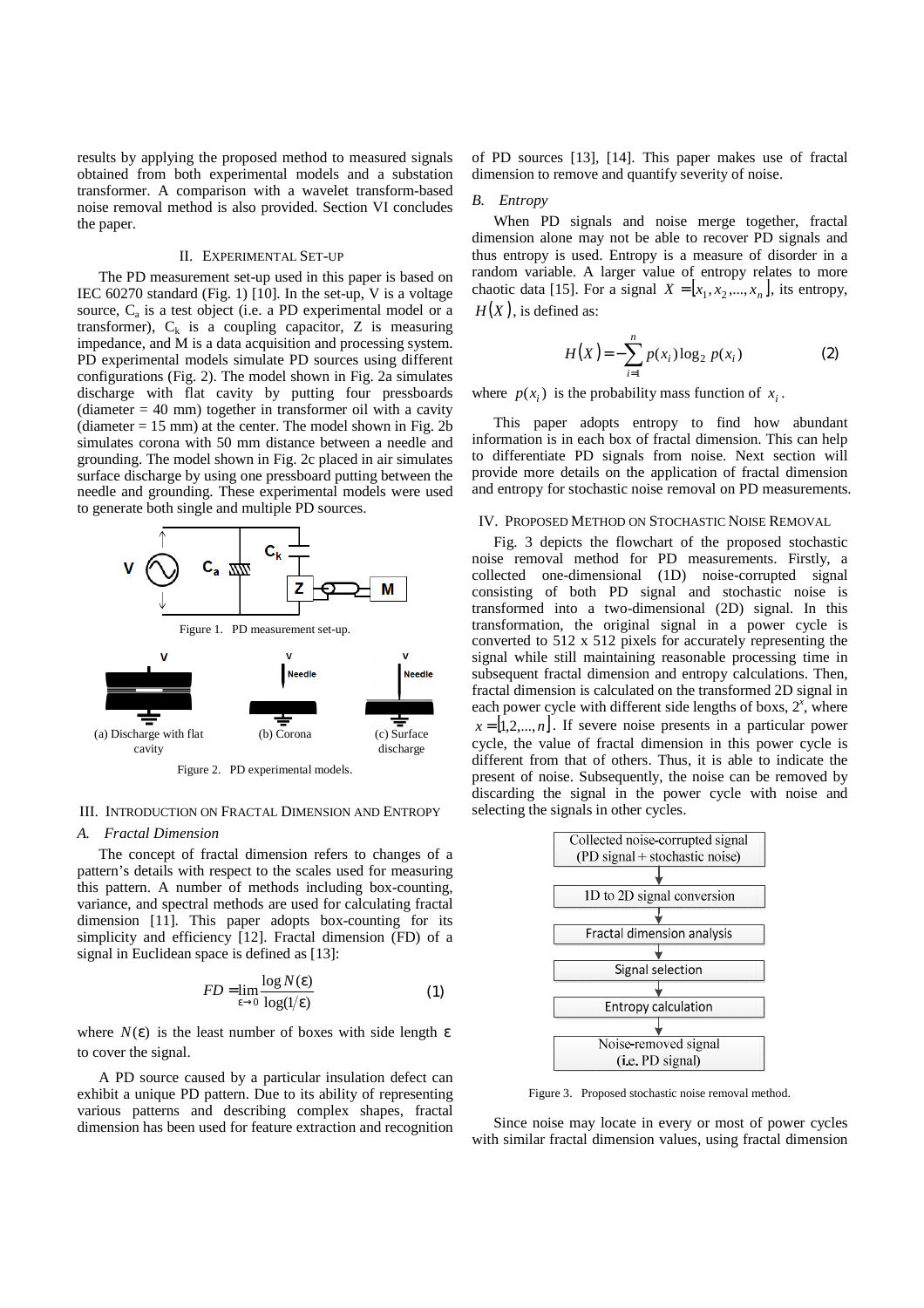alone may not be able to completely distinguish and separate PD signals from noise. Moreover, even at the situations that fractal dimension can distinguish noise appearing at most of power cycles; it is still not wise to discard all signals located in those power cycles. Therefore, entropy is calculated in each box within each power cycle.

For a signal generated by stochastic noise, if it locates in a particular box in a power cycle, it is unlikely present at the same box in other power cycles when compared with PD signals. Based on this assumption, entropy value of the noise in each box is not as high as that of PD signals. After adding entropy values of the same box for every power cycle together and using color to represent the sum (the highest to lowest values are represented by a colormap ranging from red, orange, yellow, cyan, to blue), PD signals (i.e. noise-removed signals) can be identified and subsequently extracted from noisecorrupted signals.

#### V. RESULTS AND DISCUSSIONS

To evaluate the proposed method on stochastic noise removal, PD signals were collected from PD measurements on the experimental models (Fig. 2). PD signals were also collected from a PD measurement on a 5 MVA power transformer for further evaluation of the proposed method. A comparison with a wavelet transform-based noise removal method has also been made in this section to justify the effectiveness of the proposed method.

## *A. Noise Removal Evaluation on PD Experimental Models*

Fig. 4 presents noise removal results on a PD measurement performed for the PD experimental model of discharge with flat cavity (i.e. Fig. 2a). From Fig. 4a (original PD measurement signal), it can be observed that the PD signal locates periodically in most of power cycles. Severe stochastic noise occurs at the  $1<sup>st</sup>$  and  $2<sup>nd</sup>$  power cycles where relatively insignificant noise can be found at the  $3<sup>rd</sup>$  power cycle. The stochastic noise was generated by occasional discharges from the transformer supplying voltage to the PD measurement system and the coupling capacitor in the measurement circuit (Fig. 1). This is because both the transformer and coupling capacitor have been used for more than 20 years and cannot be regarded as discharge free.

Fig. 4b presents normalized results of fractal dimension in each power cycle with different side lengths of boxes. The numbers in Fig. 4b represent the power cycles' numbers. From the figure, it can be seen that fractal dimensions from the  $1<sup>st</sup>$  to the  $3<sup>rd</sup>$  cycles are separated from those of other cycles in most of side lengths. The fractal dimension of the  $3<sup>rd</sup>$  cycle containing minor noise is close to those from the  $4<sup>th</sup>$  to the  $10<sup>th</sup>$ cycles. By contrast, fractal dimensions of the  $1<sup>st</sup>$  and  $2<sup>nd</sup>$  cycles containing severe noise are relatively far from those from the 4<sup>th</sup> to the 10<sup>th</sup> cycles. These results can be used for distinguishing and separating PD signals from noise.

By rejecting signals in the first three power cycles and combining the signals in the remaining cycles into one cycle, phase-resolved partial discharge (PRPD) pattern can be obtained (Fig. 4d). PRPD patterns reveal signals distribution with respect to phase angles of applied test voltages [8]. Fig. 4c is the original PRPD without applying the proposed noise removal method. It can be seen that PD pattern in the original PRPD is contaminated by stochastic noise. This demonstrates that the original PRPD cannot fully represent the PD pattern caused by the corresponding insulation defect (i.e. discharge with flat cavity) and thus may not be suitable for transformer insulation diagnosis.



Figure 4. Noise removal results of discharge with flat cavity. (Note: The numbers in Fig. 4b represent power cycles' numbers)

The results in Fig. 4 prove that fractal dimension used by the proposed method is capable of identifying and removing stochastic noise. It can also indicate severity of noise by comparing its value of signal in each power cycle. For those signals that noise is located in every power cycle and the signals themselves have similar values of fractal dimensions, entropy is employed to further eliminate the noise. The results of applying entropy for removing noise are presented in Fig. 5.



Figure 5. Noise removal results of corona. (Note: In Fig. 5d the pulses in blue color are stochastic noise)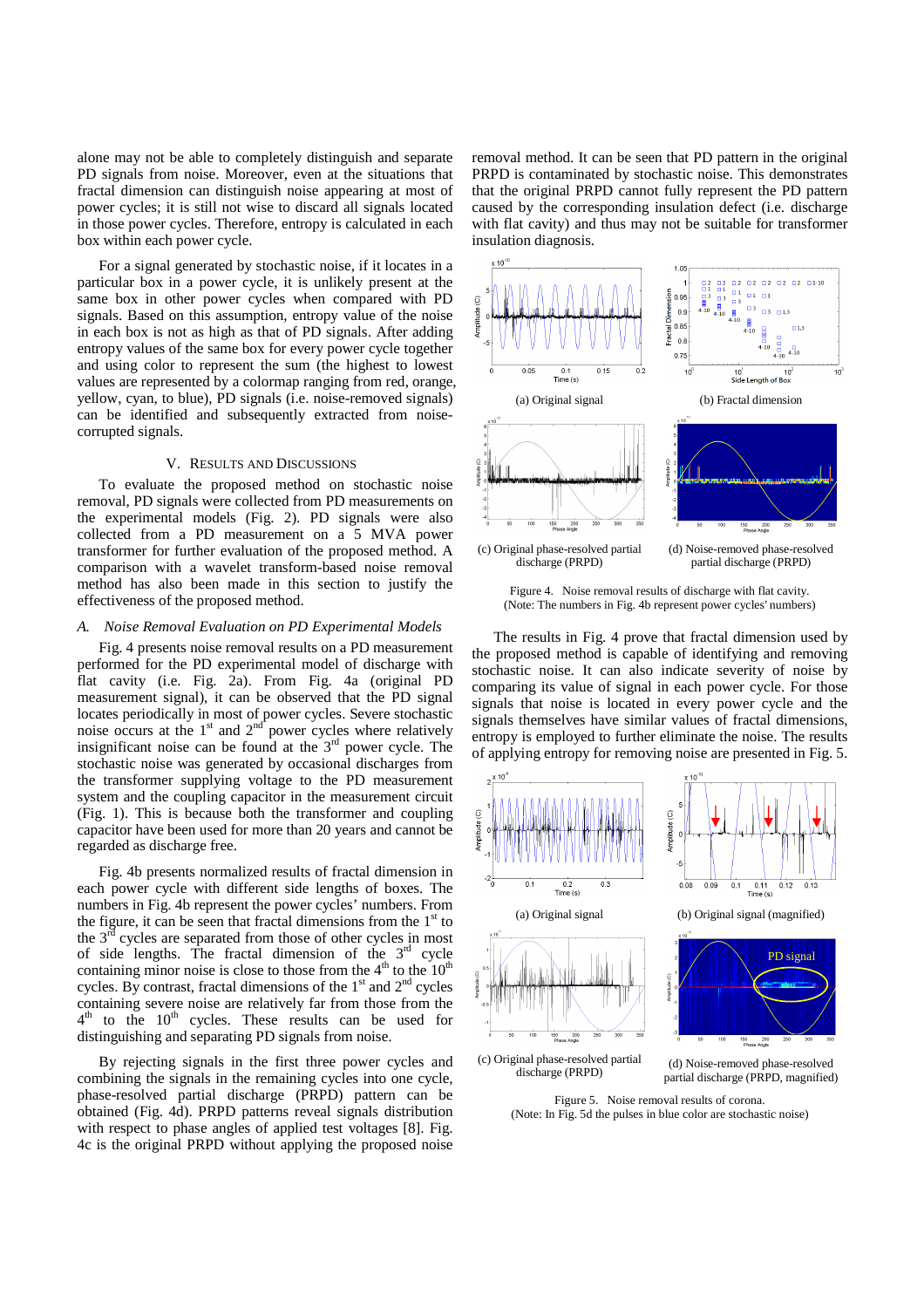In Fig. 5, the PD signal is caused by corona (Fig. 2b). During the measurement, the applied voltage was below 5 kV and distance between the needle and grounding was kept at 50 mm. The purpose of such arrangement is to generate corona with small amplitudes (when compared with the noise) for evaluating performance of the proposed noise removal method on revealing small-amplitude PD signals. From the original signal and its magnification (Fig. 5a and Fig. 5b), noise can be observed in most of power cycles. In contrast, the discharge signals (indicated by red arrows, Fig. 5b) are hardly identified due to their relatively small amplitudes. Though some noise can be identified in some power cycles and removed with fractal dimension calculation, other noise still presents in the remaining power cycles (since the signals in these power cycles have similar fractal dimension values). Through calculating entropy in each box of fractal dimension in each cycle and then combining all entropy values into a single cycle, noise-removed PRPD is obtained (Fig. 5d). PD signal is clearly identified (the pulses represented by blue color are stochastic noise). However, in the original PRPD without applying the proposed noise removal method, PD signal is submerged in noise (Fig. 5c).

Fig. 6 presents noise removal results on a PD measurement performed for the PD experimental model due to surface discharge (Fig. 2c). It again demonstrates the applicability of the proposed method on removing the stochastic noise and extracting PD signals.



Figure 6. Noise removal results of surface discharge.

In field PD measurements of transformers, multiple PD sources may always co-exist. Therefore, it is necessary to evaluate the performance of the proposed method on PD measurements of multiple PD sources. Fig. 7 presents noise removal results on multiple PD sources, which combine discharge with flat cavity and corona. Fig. 8 presents the results of another multiple PD sources, which combine discharge with flat cavity and surface discharge. It can be seen from both figures that the propose method can effectively

remove stocahstic noise while PD signals generated by multiple PD sources can be retrieved.



discharge.

# *B. Noise Removal Evaluation on a Substation Transformer*

The proposed method is also applied to extract PD signals collected from a PD measurement on a 5 MVA power transformer with 22 kV test voltage as shown in Fig. 9.

 It can be seen that the original PD signal is immersed in noise and hardly to be identified (Fig. 9a to Fig. 9c). On the contrary, PD signal can be revealed by using the proposed method (Fig. 9d). The PD signal located near the negative cycle may be related to corona, while the PD signal located in both negative and positive cycles may be generated by internal discharge.